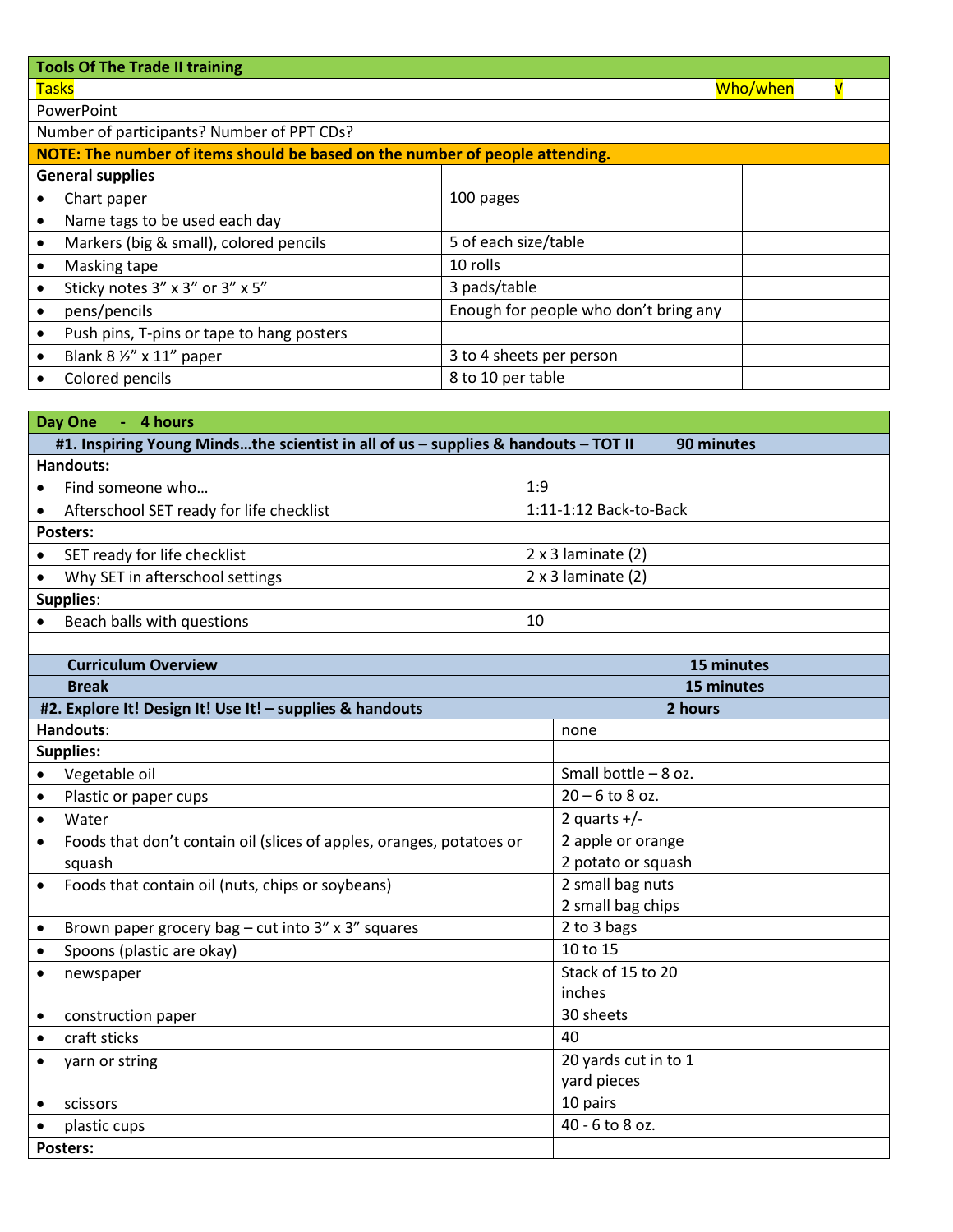| Science, Engineering and Technology model | $2:15 - 2 \times 3$ (2)  |  |
|-------------------------------------------|--------------------------|--|
| Process of science inquiry                | $2: 17 - 2 \times 3$ (2) |  |
| <b>Engineering process</b>                | $2:19 - 2 \times 3$ (2)  |  |
| Technology processes                      | $2:22 - 2 \times 3$ (2)  |  |
|                                           |                          |  |

| <b>Day Two</b><br>8 hours                                                                          |                                |  |  |
|----------------------------------------------------------------------------------------------------|--------------------------------|--|--|
| breakfast                                                                                          |                                |  |  |
| #3. SET Abilities for the 21 <sup>st</sup> Century- supplies & handouts - TOT II                   | 90 minutes                     |  |  |
| <b>Handouts:</b>                                                                                   |                                |  |  |
| <b>SET abilities</b><br>$\bullet$                                                                  | 3:8-3:9 Back-to-Back           |  |  |
| Changing emphasis<br>$\bullet$                                                                     | 3:17-3:18 Back-to-Back         |  |  |
| Supplies:                                                                                          |                                |  |  |
| 1 bag of a variety of objects (at least 20) per table, such as paper<br>$\bullet$                  | 10 bags                        |  |  |
| cup, pencil, plastic flower, paper clip, bottle cap, rock, ribbon,                                 |                                |  |  |
| wrapper, marble, rubber band, soap bar, scissors, leaf, etc.                                       |                                |  |  |
| Trays or plates of objects (rocks, shells or leaves) $-1$ per table group<br>$\bullet$             | 10 plates                      |  |  |
| Blank and lined index cards<br>$\bullet$                                                           | 1 each per person              |  |  |
| Hand lenses $-1$ per table group<br>$\bullet$                                                      | 10                             |  |  |
| Ruler $-1$ per table group<br>$\bullet$                                                            | 10                             |  |  |
| Graph paper<br>$\bullet$                                                                           | 1 per person $+/-$             |  |  |
| Supplies for SET abilities activities on pages 3:10 to 3:15<br>$\bullet$                           |                                |  |  |
| SET Ability Activity 1 - straws, tape paper clips<br>➤                                             | 3:10                           |  |  |
| SET Ability Activity 2 - pens/pencils, paper, graph paper<br>➤                                     | 3:11                           |  |  |
| $\triangleright$ SET Ability Activity 3 – two items to compare, paper, pens                        | 3:12                           |  |  |
| SET Ability Activity 4 - ruler, string, pair of dice, paper, pens,<br>$\blacktriangleright$        | 3:13                           |  |  |
| items to measure                                                                                   |                                |  |  |
| SET Ability Activity 5 - plastic shopping bags, string/yarn, tape,<br>➤                            | 3:14                           |  |  |
| paper cups, marbles, coins or rocks                                                                |                                |  |  |
| SET Ability Activity 6 - dowel or PVC 12"-18", tape, yarn, wire<br>➤                               | 3:15                           |  |  |
| coat hanger, large craft sticks                                                                    |                                |  |  |
|                                                                                                    |                                |  |  |
| <b>Break</b>                                                                                       |                                |  |  |
| #4. Hands on! Minds On!Inquiry & Experiential Learning - supplies & handouts - TOT I<br>75 minutes |                                |  |  |
| <b>Handouts:</b>                                                                                   | $4:11 - 5$ of A - single sided |  |  |
| Swamp slug boat directions $-$ A and B                                                             | $4:12 - 4:13 - 5$ of $B - BTB$ |  |  |
| <b>Supplies:</b>                                                                                   |                                |  |  |
| 8 oz. cups, clear                                                                                  | 20                             |  |  |
| Mt. Dew                                                                                            | 2 liters                       |  |  |
| Foam trays or paper plates<br>$\bullet$                                                            | 50                             |  |  |
| Drinking straws, non-flex are best<br>$\bullet$                                                    | 50                             |  |  |
| Raisins<br>$\bullet$                                                                               | 3 boxes                        |  |  |
| Large plastic tub (2' x 4' x 8" deep) to test boats - 2" of water                                  | $\overline{2}$                 |  |  |
| <b>Posters:</b>                                                                                    |                                |  |  |
| $2 \times 3$<br><b>Experiential learning model</b>                                                 |                                |  |  |
| Science inquiry                                                                                    | $2 \times 3$                   |  |  |
|                                                                                                    |                                |  |  |
| 1 hour<br>Lunch                                                                                    |                                |  |  |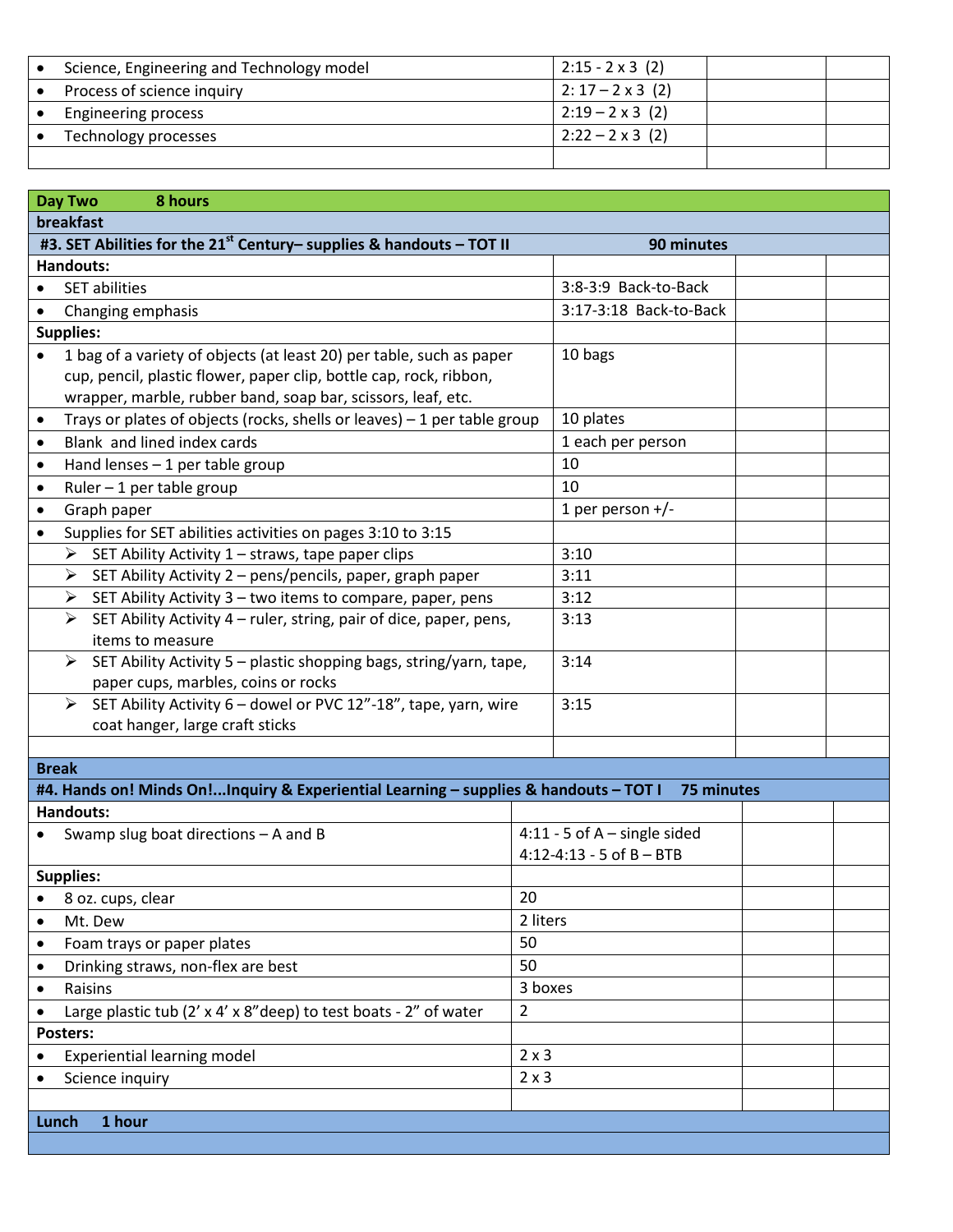| #5. How kids learn science and what it means to afterschool - supplies & handouts - TOT I<br>90 minutes |                                                      |                        |  |  |
|---------------------------------------------------------------------------------------------------------|------------------------------------------------------|------------------------|--|--|
| Handouts:                                                                                               |                                                      |                        |  |  |
| $\bullet$                                                                                               | Blank map of US                                      | 5:16                   |  |  |
| $\bullet$                                                                                               | SET Activity bags and sample sheet                   | 5:18-5:19 Back-to-Back |  |  |
| <b>Supplies:</b>                                                                                        |                                                      |                        |  |  |
| $\bullet$                                                                                               | Chart paper, markers, pens/pencils, sticky notes     |                        |  |  |
| $\bullet$                                                                                               | Index cards                                          | 1 per person           |  |  |
| $\bullet$                                                                                               | Fish is fish book by Leo Lionni                      | 10                     |  |  |
| Posters:                                                                                                |                                                      |                        |  |  |
|                                                                                                         | Concept map poster                                   | 2 on chart paper       |  |  |
| $\bullet$                                                                                               | Wonder wall poster                                   | 2 on chart paper       |  |  |
| $\bullet$                                                                                               | Science, engineering and technology word wall poster | 2 on chart paper       |  |  |
|                                                                                                         |                                                      |                        |  |  |

| <b>Break</b><br>15 minutes                                                   |                             |
|------------------------------------------------------------------------------|-----------------------------|
| #7. Creating science-rich environments                                       | 90 minutes                  |
| Handouts:                                                                    |                             |
| • Strands of informal science learning                                       | $7:11 - 1$ per person       |
| • Brainstorming activity sheets                                              | $7:5 - 7:10 - 2$ per table  |
|                                                                              | Back-to-Back                |
| • Strand table top activities                                                | $7:12$ , $7:18-7:22-2$ sets |
|                                                                              | per table, Back-to-Back     |
| Supplies:                                                                    |                             |
| Science games and puzzles $-1$ per table                                     | 10                          |
| Chart paper, markers,                                                        |                             |
| Jeopardy game board<br>$\bullet$                                             | 2                           |
| <b>Wonder Wall</b>                                                           | 1 on chart paper            |
| several non-fiction books on topic on Wonder Wall                            | 6                           |
| biographies and/or literature showing children involved in science<br>٠      | 6                           |
| 4-H Youth Experiences in Science - Bubbles or other theme-based<br>$\bullet$ |                             |
| five day curriculum                                                          |                             |
| 4-H Youth Experiences in Science Backpack or other science<br>$\bullet$      |                             |
| backpack                                                                     |                             |
| Measuring tools and items for measuring tools kit<br>$\bullet$               | 1 kit                       |
| Q & ATeaching Techniques<br>45 minutes                                       |                             |

| <b>Day Three</b><br>4 hours                                |                            |  |
|------------------------------------------------------------|----------------------------|--|
|                                                            |                            |  |
| #9. SET EverydayUsing centers in afterschool<br>90 minutes |                            |  |
| Handouts:                                                  |                            |  |
| SET center discovery sheet                                 | $9:19-2$ per table         |  |
| Facilitating and managing cards                            | 9:20-9:21, 4 sets of cards |  |
| Supplies:                                                  |                            |  |
| Logic games and tokens                                     | 10 games                   |  |
| Chart paper, markers, tape                                 |                            |  |
| Enlarged puzzle pieces                                     | 9:8 & 9:9-12               |  |
| SET Centers & supplies - 1 per table                       | $9:13-9:18$                |  |
| Index cards                                                | 1 per person               |  |
| 1 hour 45 minutes<br><b>Planning</b>                       |                            |  |